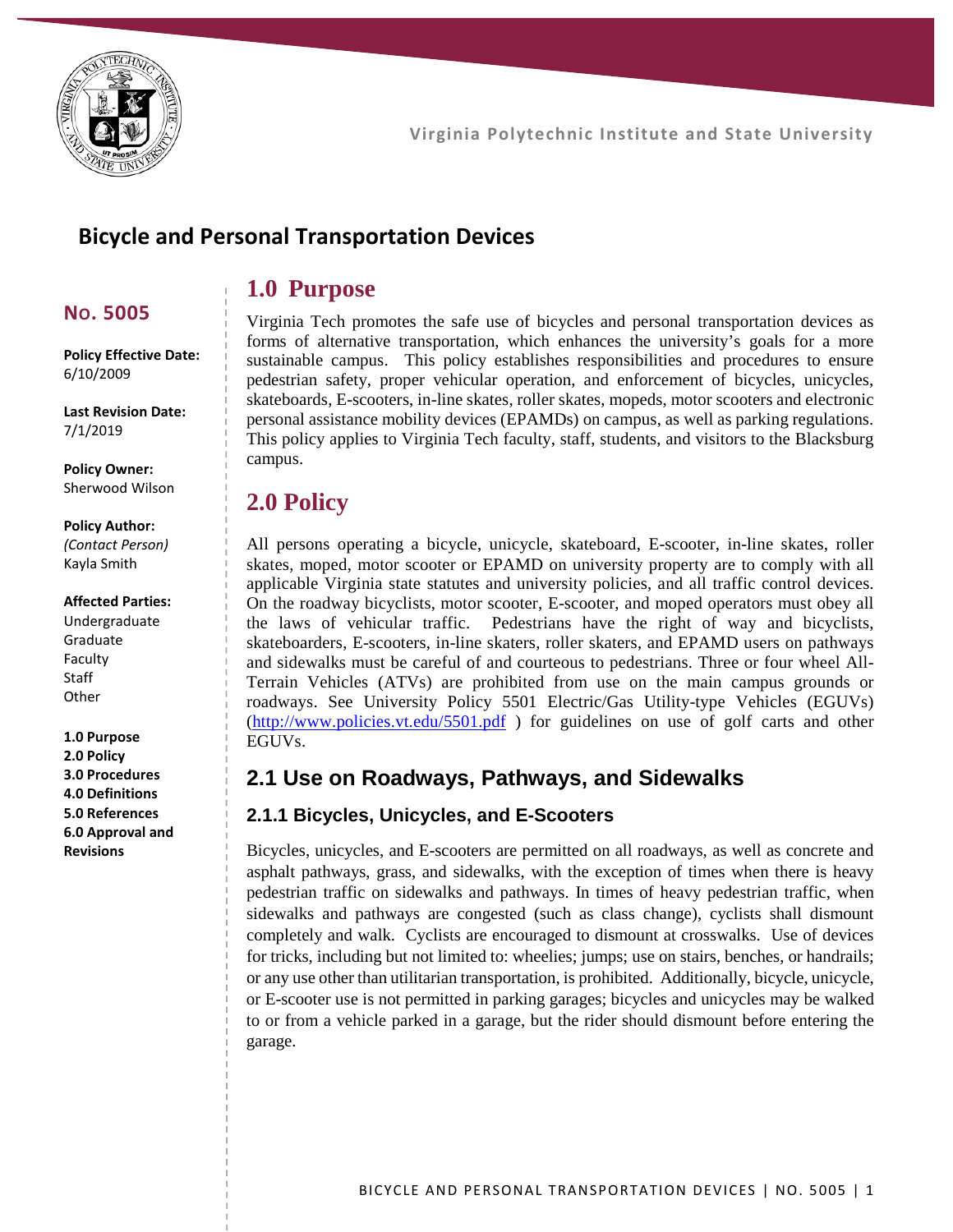

### **2.1.2 Skateboards, In-line Skates, Roller Skates, and EPAMDs**

Skateboards, in-line skates, roller skates, and EPAMDs are permitted on all concrete and asphalt pathways and sidewalks but not roadways. In times of heavy pedestrian traffic, when sidewalks and pathways are congested (such as class change), skaters and EPAMD users shall dismount completely and walk. Skateboarders will keep all wheels on the ground at all times. Use of skateboards and in-line skates for tricks, including but not limited to: grabs, grinds, manuals, railstands, or any use other than utilitarian transportation, is prohibited. Skateboarders, in-line skate, roller skate, and EPAMD users shall slow to speeds matching pedestrians when using crosswalks. Additionally, skateboard, in-line skate, and roller skate use is not permitted in parking lots or parking garages.

#### **2.1.3 Mopeds and Motor Scooters**

Mopeds and motor scooters are permitted only on roadways and drivers must obey all the laws of vehicular traffic. On sidewalks and pathways, mopeds and motor scooters must be walked at all times.

## **2.2 Prohibition of EPAMDs and E-Scooters in Buildings**

E-Scooters and EPAMDs, including hover boards, are not permitted, either for use or for storage/charging, in university owned or leased buildings anywhere in the world, except with written approval from the Vice President for Operations. These devices are also not permitted for charging at any exterior outlets on university owned or leased facilities, except with written approval from the Vice President for Operations.

## **2.3 Use of Lights on Bicycles, Mopeds, E-Scooters and Motor Scooters**

In accordance with the Code of Virgini[a \(§ 46.2-1015\)](https://law.lis.virginia.gov/vacode/title46.2/chapter10/section46.2-1015/) lights are required on bicycles, EPAMDs, mopeds, E-scooters, and motor scooters: "Every bicycle, electric personal assistive mobility device, electric personal delivery device, electric power-assisted bicycle, and moped, and motorized skateboard or scooter with handlebars when in use between sunset and sunrise shall be equipped with a headlight on the front emitting a white light visible in clear weather from a distance of at least 500 feet to the front and a red reflector visible from a distance of at least 600 feet to the rear when directly in front of lawful lower beams of headlights on a motor vehicle. Such lights and reflector shall be of types approved by the Superintendent [of State Police]."

All bicycles, EPAMDS, mopeds, E-scooters and motor scooters shall use lights and reflectors consistent with the Code of Virginia (§46.2-1015).

## **2.4 Use of Helmets and Eye Protection**

Helmet use and eye protection are strongly encouraged when operating a moped or motor scooter on campus. In accordance Code of Virginia §46.2-915.2, and Town of Blacksburg Ordinance 1497 – Safety Equipment for Moped Operators **and** Passengers **Passengers** [\(http://library.municode.com/index.aspx?clientId=10159&stateId=46&stateName=Virginia\)](http://library.municode.com/index.aspx?clientId=10159&stateId=46&stateName=Virginia) all operators of mopeds and motor scooters shall wear helmets and eye protection. The university also encourages helmet and other personal protective equipment (such as knee/elbow pad) use for individuals using bicycles, unicycles, skateboards, E-scooters, in-line skates, roller skates, and EPAMDs.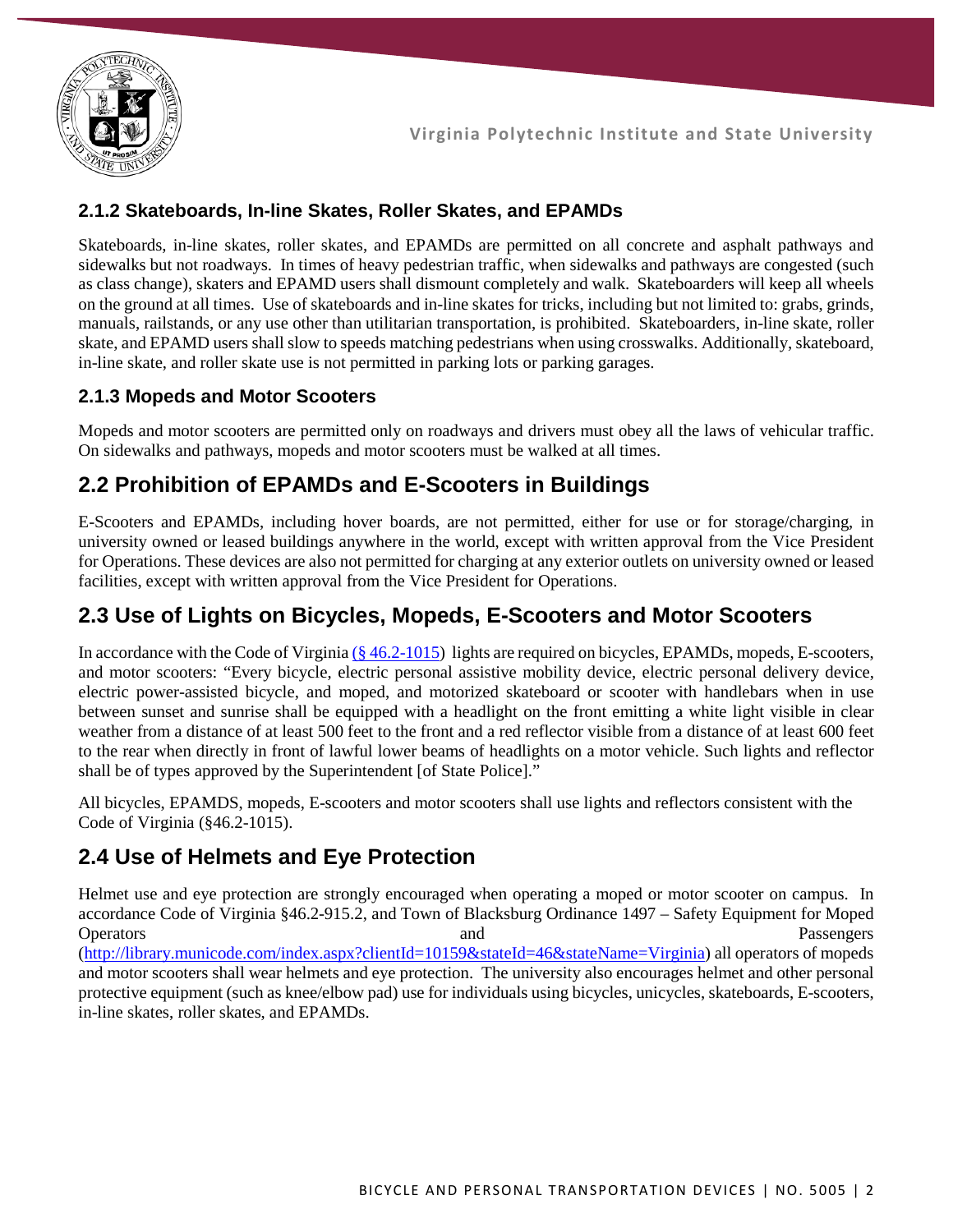

# **2.5 Use of Earphones**

In accordance with the Code of Virginia ( $\frac{646.2 - 1078}{8}$ ), "It shall be unlawful for any person to operate a motor vehicle, bicycle, electric personal assistive mobility device, electric power-assisted bicycle, or moped on the highways in the Commonwealth while using earphones on or in both ears."

# **2.6 Designated Dismount Zones**

A designated dismount zone is an area in which use of bicycles, unicycles, EPAMDs, skateboards, E-scooters, inline skates, and roller skates are not allowed during certain times and days. In the event dismount zones are deemed necessary signs shall be placed in appropriate areas.

# **2.7 Registration and Parking Regulations**

Bicycles, motor scooters, and mopeds must be registered through Parking Services and adhere to the parking regulations described in section 3.0 Procedures.

# **3.0 Procedures**

## **3.1 Registration**

### **3.1.1 Bicycles**

All bicycles and unicycles on the Blacksburg campus must be registered with Parking Services. Registration is designed to prevent theft and assist with the recovery of stolen bicycles. Registration can be completed [on-line](file://vpas.vt.edu/public/VPASOFFICE/Policies%20and%20Procedures/+University%20Policies/5000s%20Facilities%20Policies/5005%20Bicycle%20and%20Personal%20Transportation%20Devices/2019%20Revision/(https:/parking.vt.edu/)). Failure to register a cycle can result in fines or impoundment of the bicycle or unicycle.

#### **3.1.2 Mopeds, Motor Scooters, and Power Assisted Bicycles**

All mopeds, motor scooters and power assisted bicycles on the Blacksburg campus must be registered with Parking Services and the appropriate permit must be displayed. Permits are available for purchase at Parking Services. The serial number and a valid Hokie Passport are needed for registration. Failure to register a moped, motor scooter or power assisted bicycle can result in fines or impoundment of the vehicle.

## **3.2 Parking Regulations**

### **3.2.1 Bicycles**

Bicycles and unicycles must be parked only at bicycle parking racks, except when written permission has been granted by the head of the department to keep a device within the area assigned to the owner. Bicycles and unicycles may be kept in a residence hall room with the agreement of the roommate. Bicycles and unicycles may not be kept in any other area of a residence hall or building including, but not limited to: stairwells, hallways, corridors or doorways. No person is permitted to park a bicycle or unicycle in any location other than those specified by this policy.

#### **3.2.2 Mopeds and Motor Scooters**

Operators of motor scooters and mopeds must adhere to the following guidelines or be subject to having their vehicle immobilized and receiving a citation from the VT Police Department or Parking Services: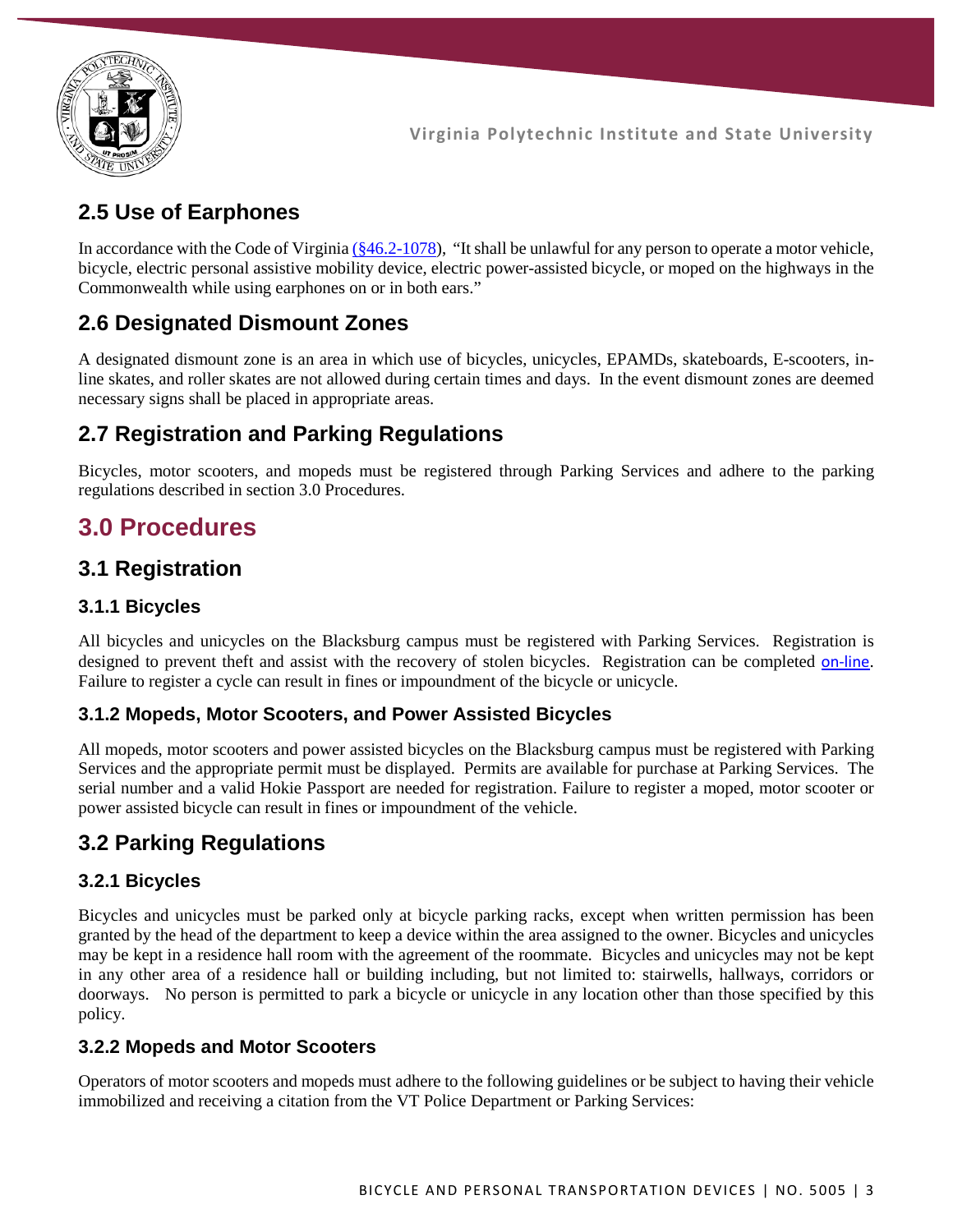

- 1. A parking permit from Parking Services is required for motor scooters and mopeds to be parked on campus.
- 2. Vehicles must park in designated motor scooter and moped parking spaces and are not allowed to park in any other location (such as bike racks, stairways, breezeways, or on the sidewalks).
- 3. If a motor scooter/moped space is not available, the motor scooter or moped can be parked in regular motorcycle or car space. If parked in a motorcycle or car parking space, permit affiliation must match the signed spaces (i.e. F/S, C/G, R).
- 4. Operators should also use the appropriate security features to ensure the vehicle is not stolen.
- 5. Maps of authorized parking areas are available at Parking Services and online [www.parking.vt.edu](http://www.parking.vt.edu/)

#### **3.2.3 E-Scooters**

E-Scooters must be parked within 5 feet of an approved bicycle rack or at designated zones on campus. E-scooters cannot block ADA pathways, ADA access ramps, or building entrances or exits. E-scooters are not allowed in any university owned or leased building anywhere in the world.

#### **3.2.4 Bicycle, Mopeds or Motor Scooters Parking Violations**

Bicycles, unicycles, mopeds, E-scooter, or motor scooters found parked and/or locked in areas other than those expressly stated within this policy may be impounded or immobilized by Parking Services or the VT Police Department. Parking Services and the VT Police Department will not be held responsible for the replacement of locks damaged during this process. The owner of the bicycle, unicycle, moped, or motor scooter that is improperly parked will receive a parking citation.

## **3.3 Violation of Policy**

Violations of any state regulations or university policy may result in a citation being issued by the VT Police Department or Parking Services. Repeated violations may result in suspension or revocation of bicycle, skateboard, E-scooter, in-line skates, roller skates, EPAMDs, moped or motor scooter operation privileges on campus.

## **3.4 Abandoned Bicycles, Mopeds and Motor Scooters**

Bicycles, unicycles, mopeds, and motor scooters that are left on university grounds more than five days following spring graduation will be considered abandoned. These bikes will be impounded and disposed of in accordance with university policy.

## **3.5 Damage to University Property by Bicycles and Personal Transportation Devices**

Students whose use of bicycles or personal transportation devices damage university property may be referred to Student Conduct for possible restitution. See the Student Code of Conduct in the Hokie Handbook [\(https://www.hokiehandbook.vt.edu/policies/code-of-conduct.html\)](https://www.hokiehandbook.vt.edu/policies/code-of-conduct.html) for further information.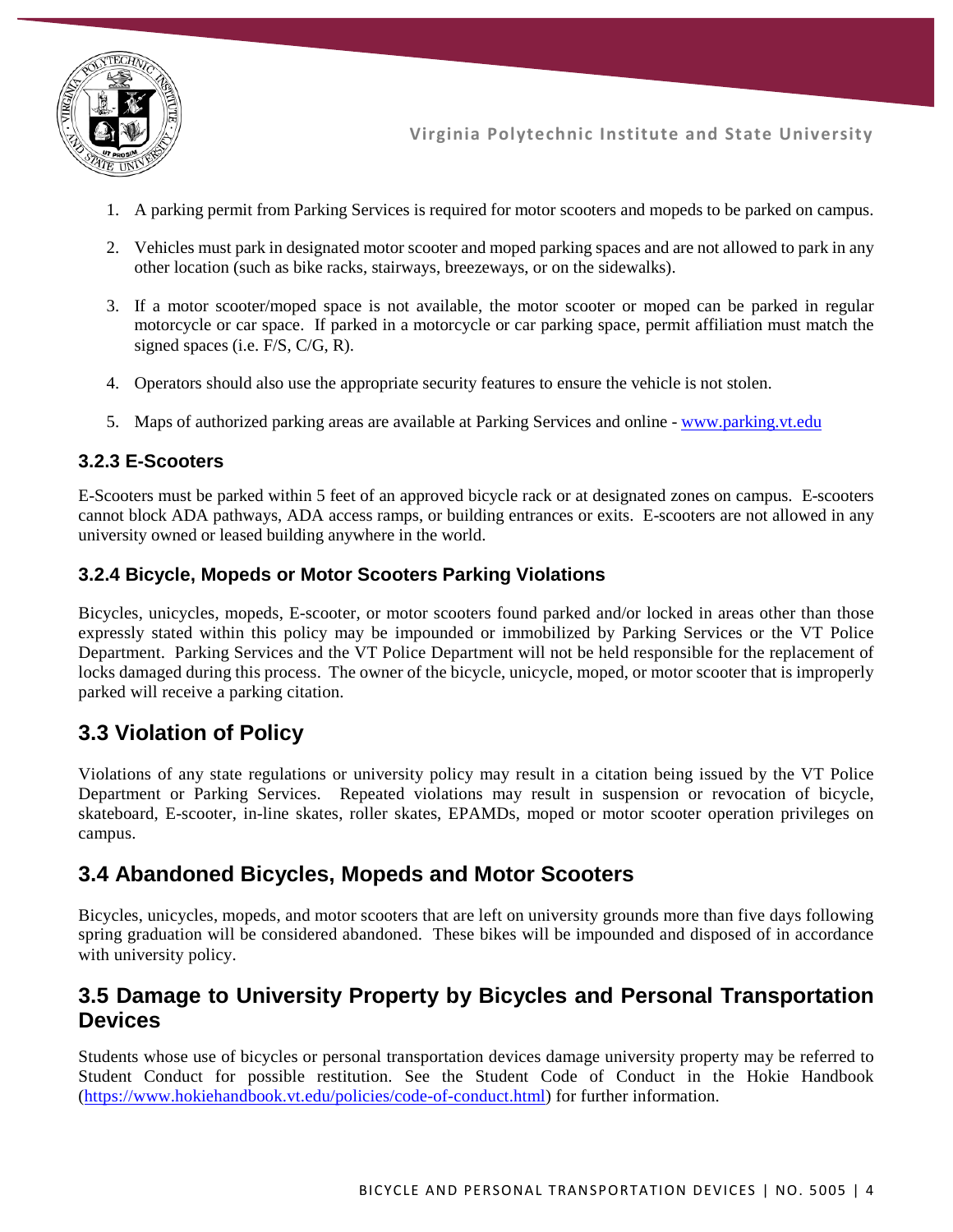

# **4.0 Definitions**

**All Terrain Vehicle (ATV):** A small open motor vehicle with one or two seats and three or more wheels fitted with large tires, designed with a motorcycle style suspension for use on rough ground.

**Bicycle:** A device with pedals propelled solely by human power, upon which a person may ride either on or astride a regular seat attached thereto, having two or more wheels in tandem, including children's bicycles, except a toy vehicle intended for use by young children.

**Electric/Gas Utility-type Vehicles (EGUV):** a light weight non-licensed vehicle of recreational or utilitarian design usually possessing 4 wheels and an electric or internal combustion engine. These vehicles are most commonly identified as a golf carts or utility-type vehicles such as a "Gator".

**Electric Personal Assistive Mobility Device (EPAMD):** An electric personal assistive mobility device is a selfbalancing one-wheeled or two-nontandem-wheeled device that is designed to transport only one person and is powered by an electric propulsion system that limits the device's maximum speed to fifteen miles per hour or less. Such devices must be equipped with a system that will enable the user to bring the device to a controlled stop. This category includes devices commonly known as hover boards, self-balancing scooters, or self-balancing wheeled boards.

**E-Scooter:** Electric skateboard or scooter that is ridden in a standing position generally consisting of two or more wheels, designed to transport only one person, and is powered by an electric propulsion system. Such devices musts be equipped with a system that will enable the user to bring the device to a controlled stop.

**In-line Skate:** A roller skate with a boot that has wheels mounted in a single line.

**Moped:** A vehicle that travels on not more than three wheels in contact with the ground that has (i) a seat that is no less than 24 inches in height, measured from the middle of the seat perpendicular to the ground, (ii) a gasoline, electric, or hybrid motor that displaces less than 50 cubic centimeters, and (iii) pedals.

**Motor Scooter:** A type of non-pedaled vehicle that meets the following standards:

- 1. Has two wheels, of which one is 10 inches or more in diameter
- 2. Has a seat for the operator
- 3. Has a step-through chassis
- 4. Is equipped with an automatic transmission.
- 5. Has a motor with a rating of 2.7 brake horsepower or less, and if the motor is an internal combustion engine, with a capacity of 50 cubic centimeters piston displacement or less.

Power Assisted Bicycle: A vehicle that travels on not more than three wheels in contact with the ground and is equipped with (i) pedals that allow propulsion by human power and (ii) an electric motor with an input of no more than 1,000 watts that reduces the pedal effort required of the rider.

**Roller Skate:** A set of wheels attached to shoes, usually one pair at the front and another at the back, used for skating.

**Skateboard:** A board with wheels that is ridden in a standing or crouching position and propelled by foot.

**Unicycle:** A device that travels on only one wheel and upon which a person may ride (typically using a seat/saddle).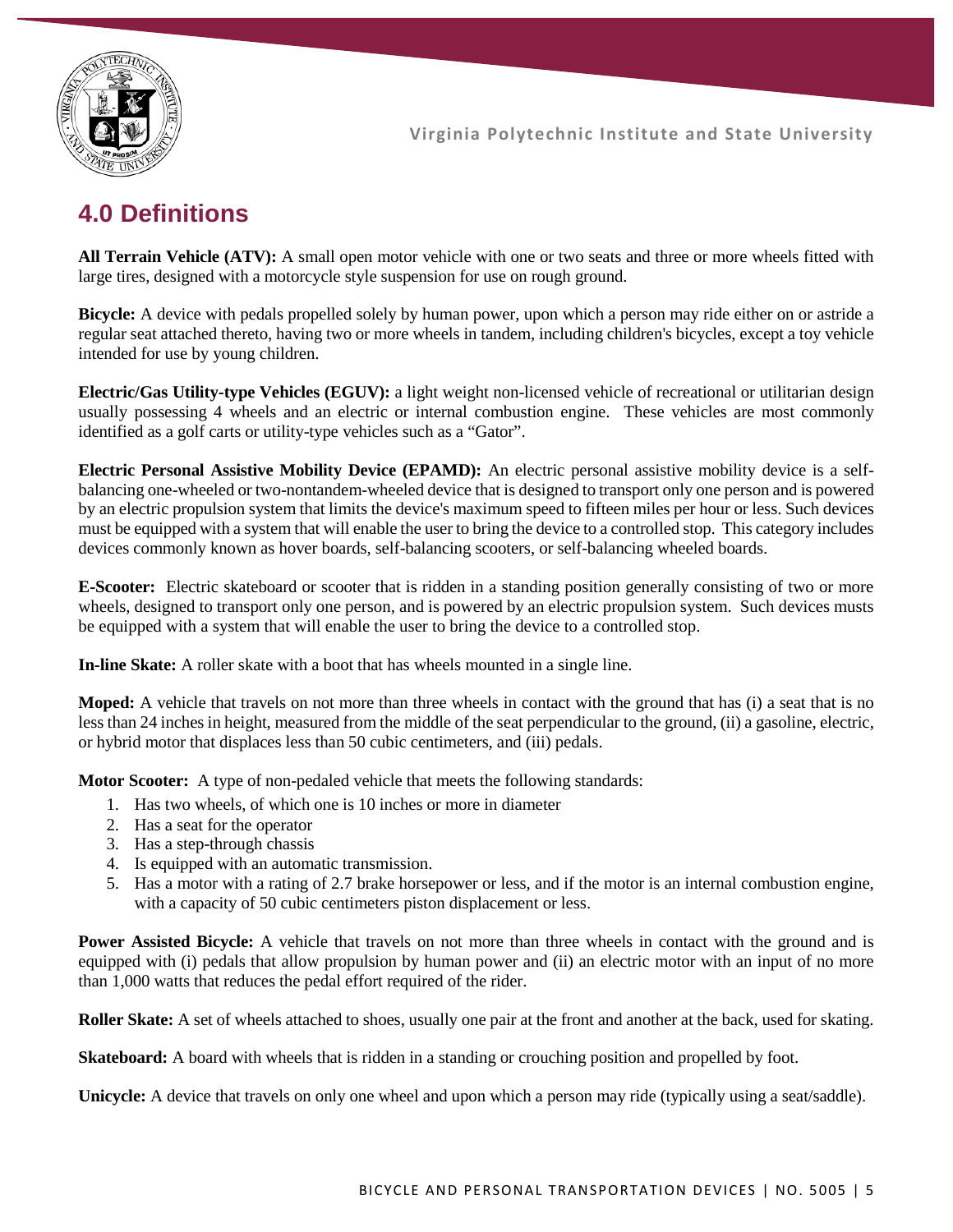

**University Property:** For the purposes of this policy, university campus and university property pertain to the Blacksburg campus only. The only exception is the prohibition of the operation, storage, or charging of EPAMDs; this prohibition applies to all university-owned or leased facilities anywhere in the world.

# **5.0 References**

Code of Virginia §46.2-1015 <https://law.lis.virginia.gov/vacode/title46.2/chapter10/section46.2-1015/>

Code of Virginia §46.2-1078 <https://law.lis.virginia.gov/vacode/title46.2/chapter10/section46.2-1078.1/>

Code of Virginia §46.2-915.2 https://law.lis.virginia.gov/vacode/title46.2/chapter8/section46.2-915.2/

Hokie Handbook

[https://www.hokiehandbook.vt.edu](https://www.hokiehandbook.vt.edu/)

Town of Blacksburg, regulations for using skateboards and bicycles on downtown streets <http://www.municode.com/resources/gateway.asp?pid=10159&sid=46>

# **6.0 Approval and Revisions**

Approved June 10, 2009 by Vice President for Administrative Services, Sherwood G. Wilson.

Revision 1

Added restriction on use of skateboards, in-line skates, and roller skates in parking lots and parking garages to Section 2.1.2

Approved August 19 2011 by Vice President for Administrative Services, Sherwood G. Wilson.

- Revision 2
	- Added definition for unicycle and added unicycle to sections pertaining to bicycles.
	- Updated definition of EPAMDs and added prohibition of these devices from campus buildings.
	- Added reference to student caused damages and potential restitution (see Hokie Handbook).

Approved January 14, 2016 by Vice President for Administration, Sherwood G. Wilson.

Revision 3

Virginia Department of Transportation - laws regulating bicycling on Virginia's public highways [http://www.virginiadot.org/programs/bikeped/laws\\_and\\_safety\\_tips.asp](http://www.virginiadot.org/programs/bikeped/laws_and_safety_tips.asp)

Virginia Tech Parking & Transportation (bicycle registration, moped/motor scooter parking permits, etc.) <https://parking.vt.edu/>